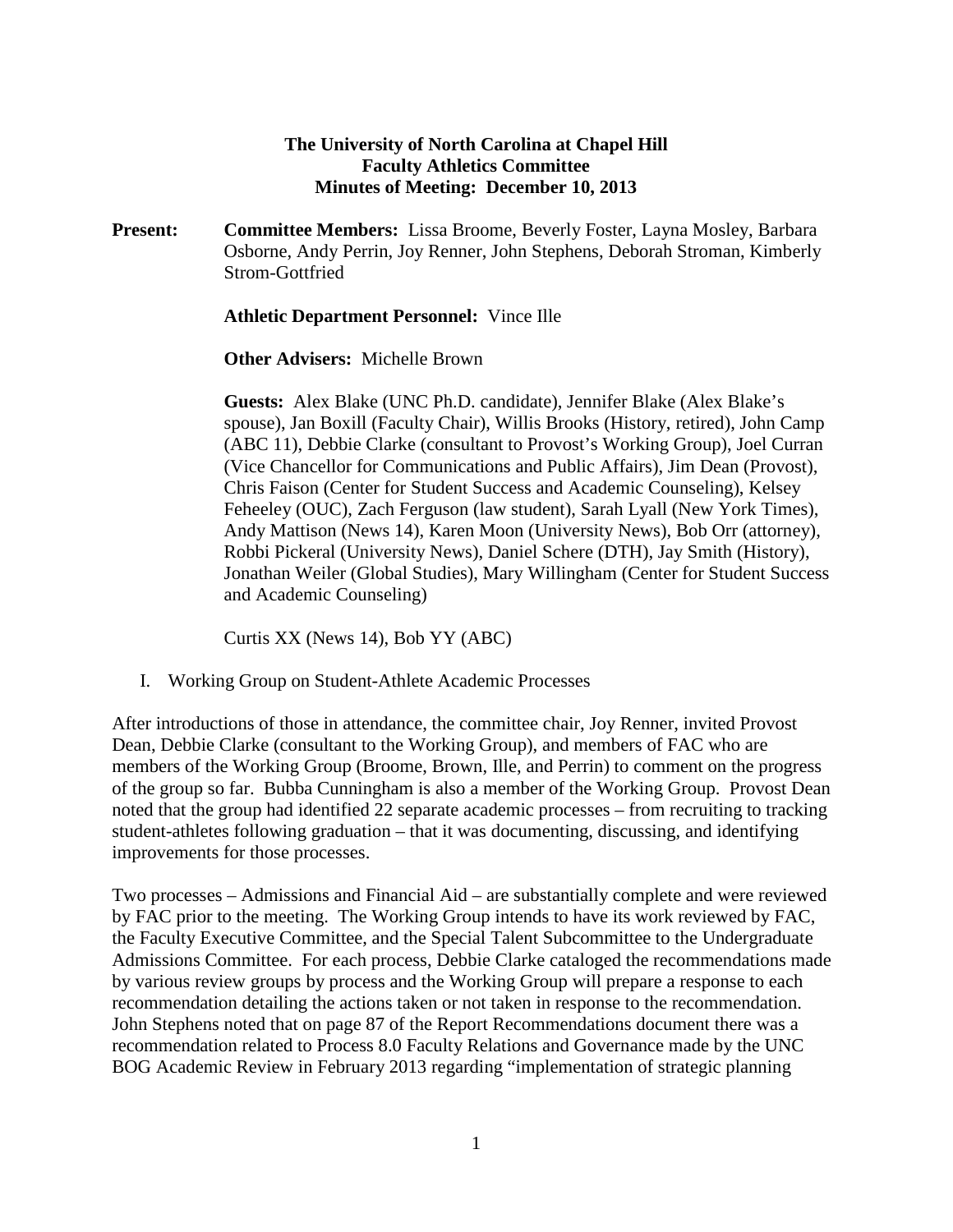processes to improve faculty engagement in athletics." He noted that FAC would be reviewing this as part of the FAC topic group on Alignment.

Admissions. The information presented in the Process Report is consistent with information that FAC heard last year in its discussion of student-athlete admissions. Observations and comments from FAC members included:

- It might be helpful to get feedback from coaches about whether they thought the admissions process (and the use of Level 1, 2, and 3) was working well or was leading to frustration. Professor Barbara Osborne had heard from one coach who was concerned because he had been told not to pursue certain students because of their academic profile when those students were subsequently admitted at other similar schools.
- Professor Bev Foster noted that transfer students do not go through the Special Talent Subcommittee of the Undergraduate Admissions Committee. She wondered how these students are vetted and about their qualifications, with the goal that there be no diminution in the admissions profile of transfers. She also noted that the University is focusing on the success of transfer students. Dr. Michelle Brown noted that all transfer students participate in the MAP (My Academic Plan) Program. Students who are admitted to matriculate in January are reviewed by the Special Talent Subcommittee if they are Level 1 students. The Working Group members present agreed to document and review the processes related to the admissions of transfer student-athletes and to add it to its process document on Admissions.
- FAC should revisit the admissions process after there is more experience with the use of the Level 1, 2, and 3 groupings based on predicted first-year GPAs.

Financial Aid. Observations and comments from FAC members included:

- Professor Deb Stroman is curious about the Athletic Department's policy on multi-year scholarships for student-athletes. The NCAA authorized multi-year scholarships several years ago in addition to scholarships that are awarded annually and must be renewed each year (with an appellate right outside of athletics if the annual award is not renewed). Joy Renner will ask Bubba Cunningham to address this at the next FAC meeting.
- Professor Stroman asked if this section could document the process by which former student-athletes who return to continue their studies might have access to financial aid. Vince Ille noted that the NCAA had made changes in recent years to facilitate providing financial aid to former student-athletes to continue their studies. Coaches and athletic departments may also now have an incentive to facilitate a student-athlete's return and completion of degree to potentially earn an APR graduation bonus point.

The committee concluded its discussion of the Working Group's progress by thanking the Provost for the resources being devoted to this project.

II. Update from the Faculty Athletics Representative

Professor Lissa Broome noted that she had uploaded to the committee's Sakai site the Powerpoint that she presented to the Faculty Council at its November meeting, corrected minutes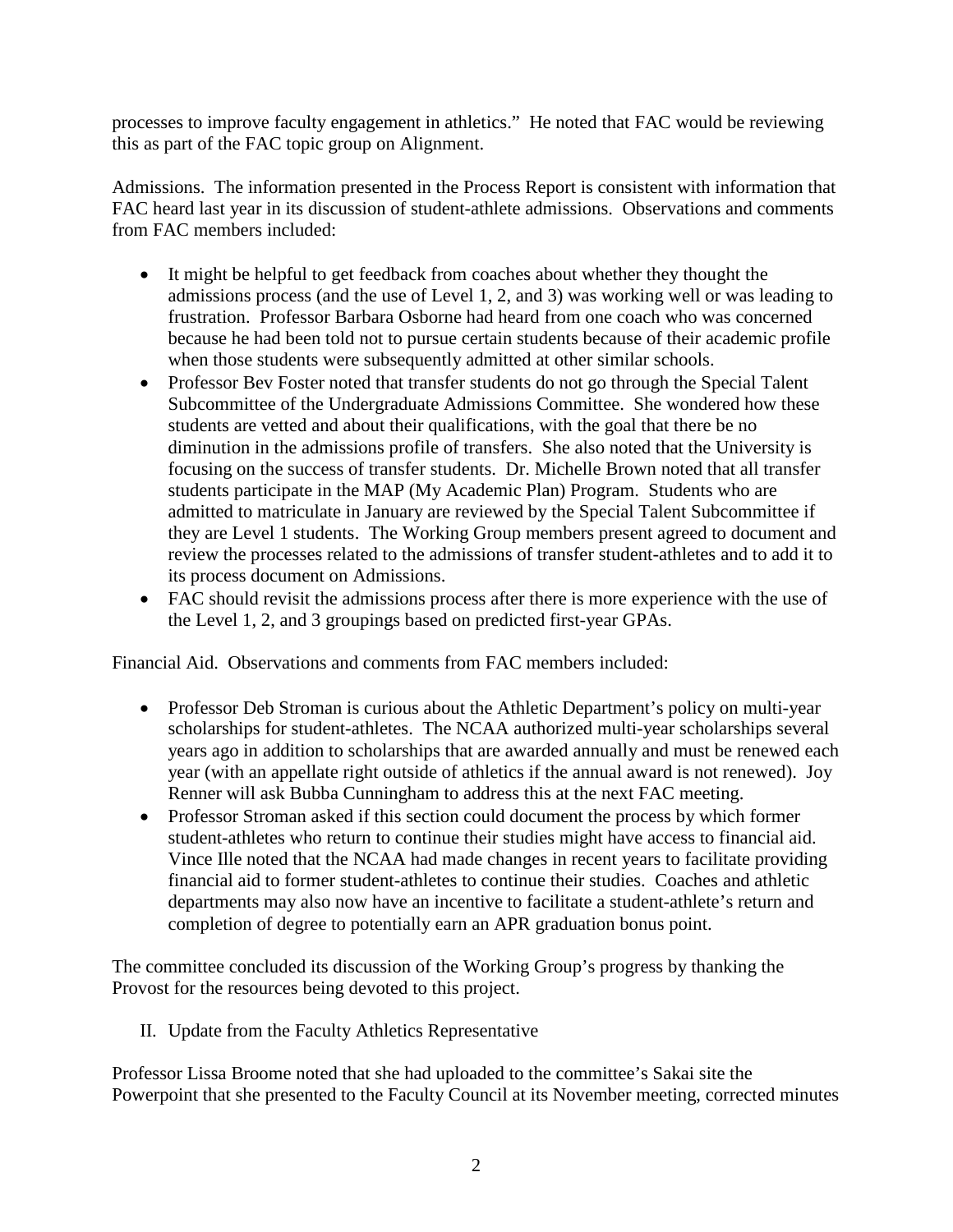from prior meetings, and the NCAA's detailed APR report for UNC teams from 2011-12. This report shows the percentile of each team within its sport and within all of Division I. She also confirmed that FAC members were receiving the weekly email update from Dana Gelin titled, "Latest from Loudermilk." This email highlights the academic accomplishments and community service of student-athletes. Recent highlights included Amber Brooks (Women's Soccer 2013) being named as one of ten students who will receive one of the NCAA's Top 10 Awards in January. This award is based on athletics, academics, and community service. Zoe Skinner (Women's Lacrosse) and her community service activities were recently featured in Chapel Hill Magazine.

Professor Broome noted that she had recently attended the ACC legislative meeting where the conference discusses and formulates its positions on pending NCAA legislation. Some of the new legislation that is likely to be adopted deregulates recruiting by allowing earlier contact with prospective student-athletes and by eliminating restrictions on the type (texting to be permitted) and amount of contact. Our coaches favored earlier contact and the ability to text, but preferred to keep some limits on the amount of contact or periods of contact. Other legislation will permit additional snacks and meals to be served to student-athletes. This legislation, if adopted, is likely to increase costs associated with intercollegiate athletics. Bubba Cunningham will likely address a recent report by the Knight Commission at a future meeting that documents increases in athletic spending over recent years.

The ACC has eleven teams eligible for bowl games, the largest number of bowl-eligible teams ever for any conference. UNC will participate in the Belk Bowl in Charlotte.

The Licensing Labor Code Advisory Committee met twice this fall to discuss a student group request that UNC compel its logo licensees to sign the Accord on Fire and Building Safety in Bangladesh. This request was made in response to factory fires and concerns about worker safety in Bangladesh. Professor Layna Moseley is also on this committee and has expertise in this issue. Nike (one of UNC's primary logo licensees) did not use factories in Bangladesh during the time period at issue, but there are UNC licensees that use Bangladesh factories.

The Student-Athlete Awards Committee, on which Michelle Brown and Lissa Broome serve, has established a subgroup to plan an Academic Recognition Banquet for this spring.

## III. Committee Work – PowerPoints for Faculty

Professor Barbara Osborne has prepared a voice over PowerPoint entitled, "Do You Have a Student-Athlete in Your Class? A Quick Primer on Everything You Need to Know." The presentation will cover the travel letter, the excused absence policy, the student-athlete progress report, and class enrollment monitoring. The presentation does not discuss class checkers who might assist coaches for some teams in monitoring class attendance. Professor Osborne asked the committee to review the draft of the Powerpoint (with the narration included in the notes section) and provide her any feedback. When finalized, this document will be available on the Faculty Governance website for use by all faculty.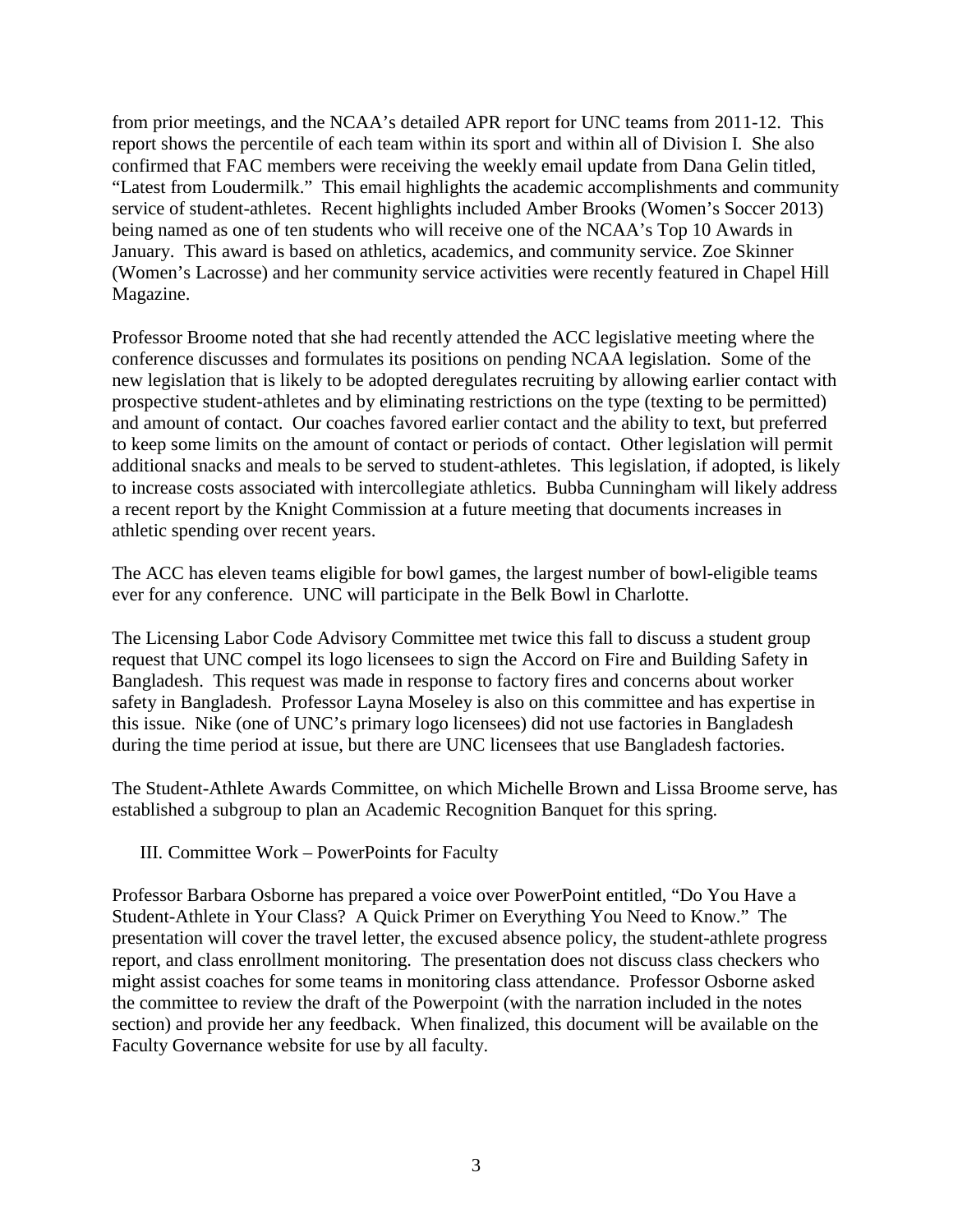Dr. Michelle Brown is preparing a voice over PowerPoint on ASPSA and MAP (My Academic Plan). She presented a chart that she will use in the PowerPoint and asked for feedback on it. This fall there were about 320 student-athletes with a MAP. This number included all new UNC students (first-years and transfers) and returning students with eligibility concerns. The goal of the program is to give students the skills to move out of the MAP and to foster self-reliance. Dr. Brown also hopes that if students are not able to become self-reliant and move out of the program that we can examine whether there was something about these students' profiles that would have helped us to predict this lack of independence.

The MAP, Dr. Brown explained, may change throughout the semester. Many aspects of it are likely to be task-based rather than time-based. Professor Strom-Gottfried suggested tracking over time the type of structures that students needed in their MAPs.

## IV. Mary Willingham

At the invitation of Professor Renner, Ms. Mary Willingham shared her observations about UNC student-athletes with FAC. Ms. Willingham read from a prepared statement which she later sent to FAC and which is attached. Ms. Willingham worked in ASPSA from 2003-10 and since 2010 has been a learning specialist with the Center for Student Success and Academic Counseling. For the last four months has also served as a graduation advisor. She discussed the importance of literacy and described an Academy formed in 1795 by University President Battle to act as a preparatory school for aspiring college students. She called for an academy for our athletes to address their academic needs. Other suggestions included:

- Intensive summer remediation;
- A reading course for credit;
- Supplemental instruction;
- Underloads during the season; and
- Six-year guaranteed scholarships.

She also suggested that the admissions committee be made up of faculty from the School of Education who understand K-12 competency tests. She said she has urged a national group, Game Ready Moms, to push for real education at the K-12 level.

Ms. Willingham briefly mentioned her data set collected from 2004-2012 which she said "paints a picture of underprepared athletes here at Carolina." She stated that English 100 was the only class in which students could develop college readiness skills. She said that those enrolled in English 100 have a SAT verbal score below 470. She maintained that English 100 students had a small list of courses in which they could be successful. She said that worksheets in the graduation division also indicate courses in which academically underprepared student-athletes concentrate. She suggested that it was inappropriate to justify our admissions standards by success in these classes (and the AFAM paper classes in the recent past).

Ms. Willingham also wondered what happened to our English 100 student-athletes after they left Carolina. She then told about two former football players who graduated, one of whom worked for window washing company and at a Target (night shift) and the other who worked in a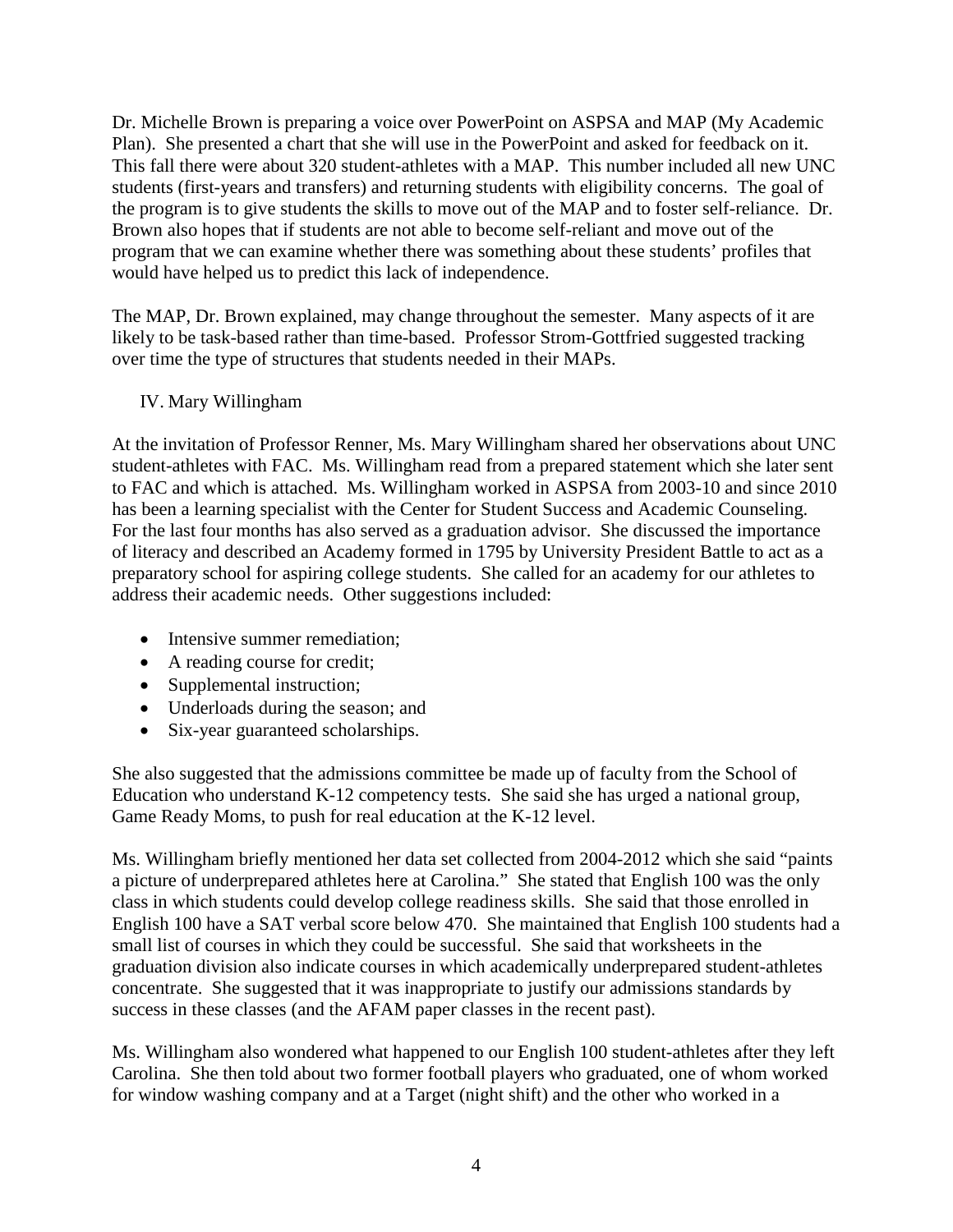security job that required only a high school diploma. In her written remarks, Ms. Willingham urged that faculty have access to a spreadsheet for all football and basketball student-athletes and any student-athletes enrolled in English 100 showing cumulative GPAs, hours of credit taken and earned, and majors. She said this spreadsheet should also include the number of student-athletes in the classes taken by this group and information about advising actions such a grade changes, retroactive drops, and substitution course approval.

Ms. Willingham also mentioned two bills in Congress to reform the NCAA. She concluded that the University is failing its unprepared and underprivileged football and basketball studentathletes.

Professor Osborne asked Ms. Willingham to discuss the data set that she mentioned and to provide us particulars about the results shown by her data. Ms. Willingham said she was not sure her IRB approval permitted her to share the data, although she offered to share the data privately with Professor Osborne. She also stated that she was in the process of gathering data from four or five other schools at which time the data would be de-identified.

V. Preparation for January meeting

On the topic area of Alignment, Professors John Stephens and Kim Strom-Gottfried will meet with Bubba Cunningham to discuss with him the goal described in the department's strategic plan of a top 3 academic performance in the conference and a top 10 academic performance in the country.

Committee members should use conversations with student-athletes and coaches to solicit views on the new admissions process and on the use of MAPs by ASPSA.

Professor Beverly Foster will contact Steve Farmer to learn more about the admissions process for transfer student-athletes.

The meeting adjourned at 5:00 p.m.

The next meeting is January 14, 2014.

Minutes respectfully submitted by Lissa Broome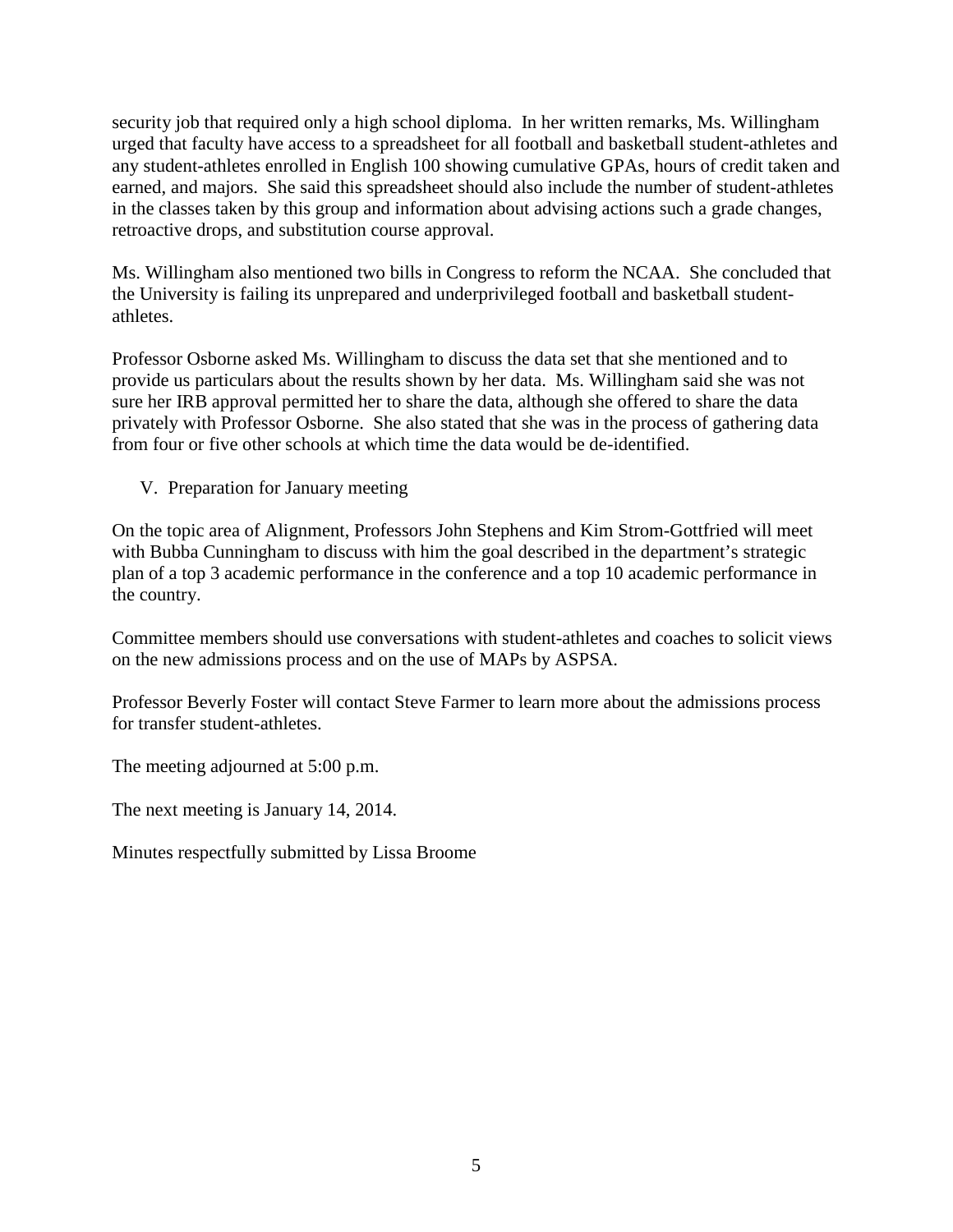Mary Willingham presentation to FAC 12/10/2013

A lot of folks are talking about pay for play and I think of literacy as currency. You need literacy to get access to just about everything in this country. Access means right of entry to every class and every college experience, from internships to travel abroad to practicum's to writing for the DTH to spring break trips.

We helped students with access 200 years ago. One needs to look at what is recorded in our history to see this. President Battle wrote in *The History of the University, Volume 1*, page 65, 1795--"the numbers reached 41 by the end of the first term, during the  $2^{nd}$  term, the number rose to nearly 100, but such was the dearth of good schools in the State that at least one-half of them were unprepared to enter the University classes. It became necessary to inaugurate a Preparatory Department or Grammar School". Later, it was called the Academy.

When we bring a star profit-athlete (men's basketball and football), we spend a lot of time, effort and money recruiting them. In the second summer session when they arrive, coaches and their staff test their athletic abilities with physicals, strengths assessment, nutritional needs and position possibilities. Much, if not, all of our young athletes' physical needs are attended to immediately in an effort to maximize their playing abilities. Similar abilities tests should be provided on the academic side of the house by our ASPSA staff such as reading, writing and math assessments, learning styles, learning differences and interest assessments should be offered and attended to immediately to maximize academic opportunities.

Our agreement with athletes is a quip pro quo, which translates to an education in exchange for your talent. I brought 3 textbooks with me today, Psychology 101, Geology 101 and History 127. If any student admitted cannot read and/or understand these texts then we must remediate. Literacy is not really that tricky. We need an academy for our athletes that address all of their academic needs, while they are performing not just 20, but a 40 hour per week physical job. I have now worked with students at Carolina in and out of athletics, from Moorhead scholars to non-traditional to transfer to athletes. No other student on scholarship has the kind of demands on time, effort and focus away from academics like sports. We need to acknowledge this and challenge the NCAA. We need stop going along with the hypocrisy.

- Intensive summer remediation.
- A reading course for credit (I have two proposals 2010 and one that I have written recently).
- Learning emporiums housed in libraries such as Davis Library. These emporiums are trending to boost student success in math and literacy skills at other institutions across the country.
- Supplemental instruction, tutoring and content support
- Under loads during the season. I would argue that being unprepared is a disability here.
- 6 year guaranteed scholarships. It's going to take longer if we are honest.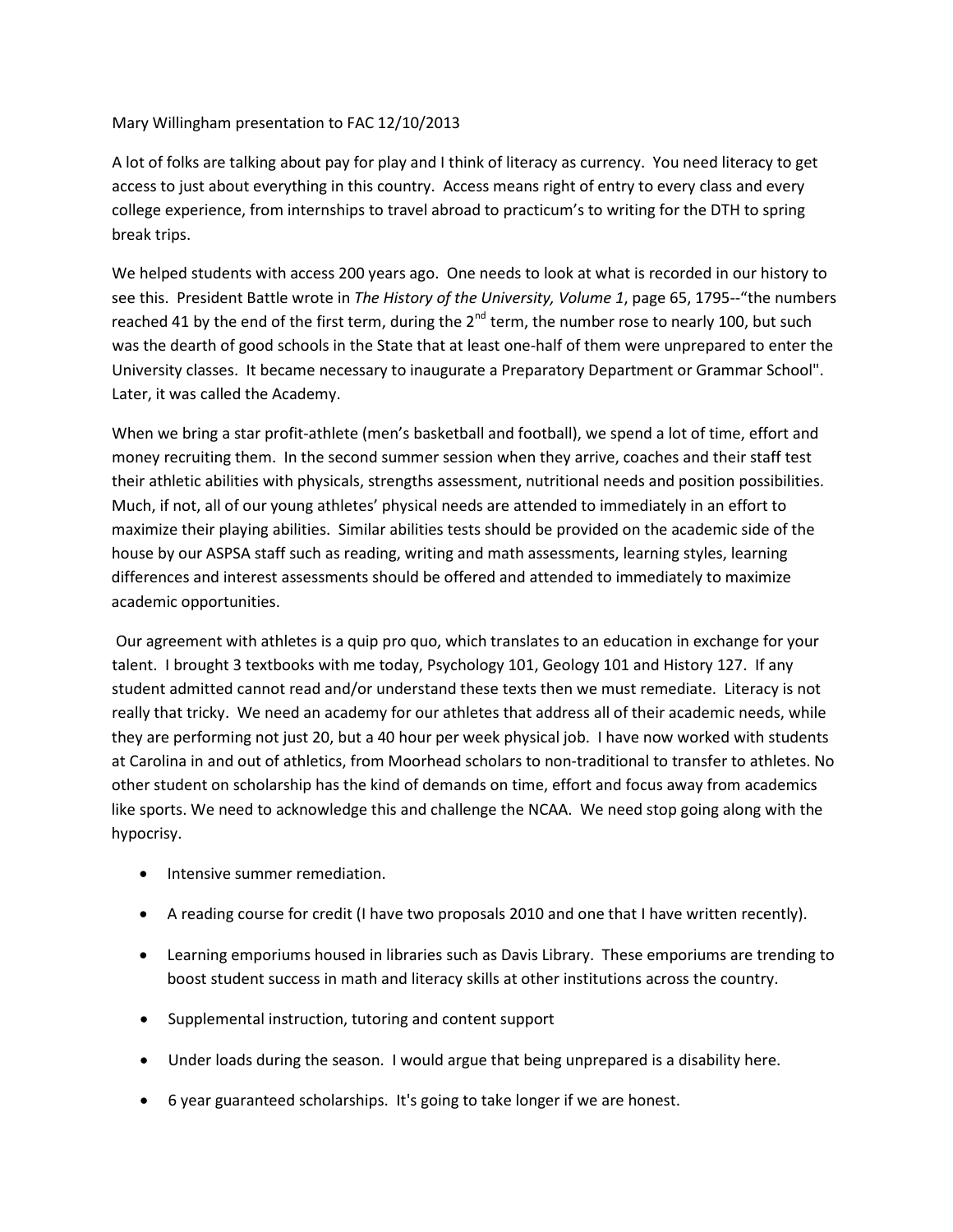Yes for full access is offering a real education to those who are here and those who have left without one. Yes to tell the NCAA that we will be in charge of education, because this is our business.

If we are not willing to say yes to this work, or if we decide it is simply impossible because of the NCAA rule book then our admissions standards should never deviate from the high standards that are already set. How many of you think that this must be the case? No deviation from admissions standards?

If we are going to deviate, which we already do, then we need to decide what our limitations are with real assessments, full disclosure and transparency. Our admissions committee should be made up of colleagues from the School of Education who are in the business of understanding K-12 competency tests and that are passionate about education. They should be uninterested and detached from the world of sports, game days, boosters and the blue zone. We do have people like that on this campus. They can, and will, make the right decisions about reading and other developmental classes if they were involved in this part of the discussion. I was over at the Friday Center last week with a group of literacy and learning experts from this community, because President Friday requested a literacy and poverty outreach program for all North Carolinians. That program is in the works. There is potential for a partnership there.

I spoke to a National group called Game Ready Moms last month; they are the mothers, the life force of our profit sport athletes. They invited me to talk about academic preparedness. I was honest about the gap in academic abilities (the gap that I wrote a thesis paper on and the story about how literacy is currency that I will never stop telling). That huge gap makes it impossible to earn a real, useful and legitimate college degree. I told the moms listening to push hard for a real education at the K-12 level and fight for access. We all agreed that as Moms we do not want our young men back at home with us, watching TV on our couches. No way! We want them to be independent, happy, proud and successful contributing members of society.

My data set from 2004-2012 paints a picture of underprepared athletes here at Carolina, but the late President Friday reminded me that the faces of athletes that I helped really tell the story behind those numbers. I talk a lot about English 100, because I sat in that class with our athletes for multiple semesters. I have seen the struggle and felt powerless at an institution that has one class to develop college readiness skills. What are the other 39 that lead to a degree? I can give you a small list of classes that my English 100 athletes take here at Carolina. Our English 100 athletes, who consist of those below the 470 Verbal SAT score, are still taking these classes today. The paper class system dried up, as we all know. This particular list of classes you will find on athletes' transcripts for the past several decades. Individually, just like the old independent study paper classes, these classes do not mean much at all when you find one or two of them on transcripts, but together, just like the eight, nine, eleven or twelve paper classes on a transcript, they do tell a story. They tell a story of the need to keep players eligible. Worksheets in the graduation division can tell this story as well. It is the difference in what the NCAA refers to as progress towards degree on a profit sport athlete transcript vs. a non-athlete or even an expenditure athlete for that matter. They look very different. Profit athletes are trending in the drama department now but during the summer the same classes, mainly electives, are repeated on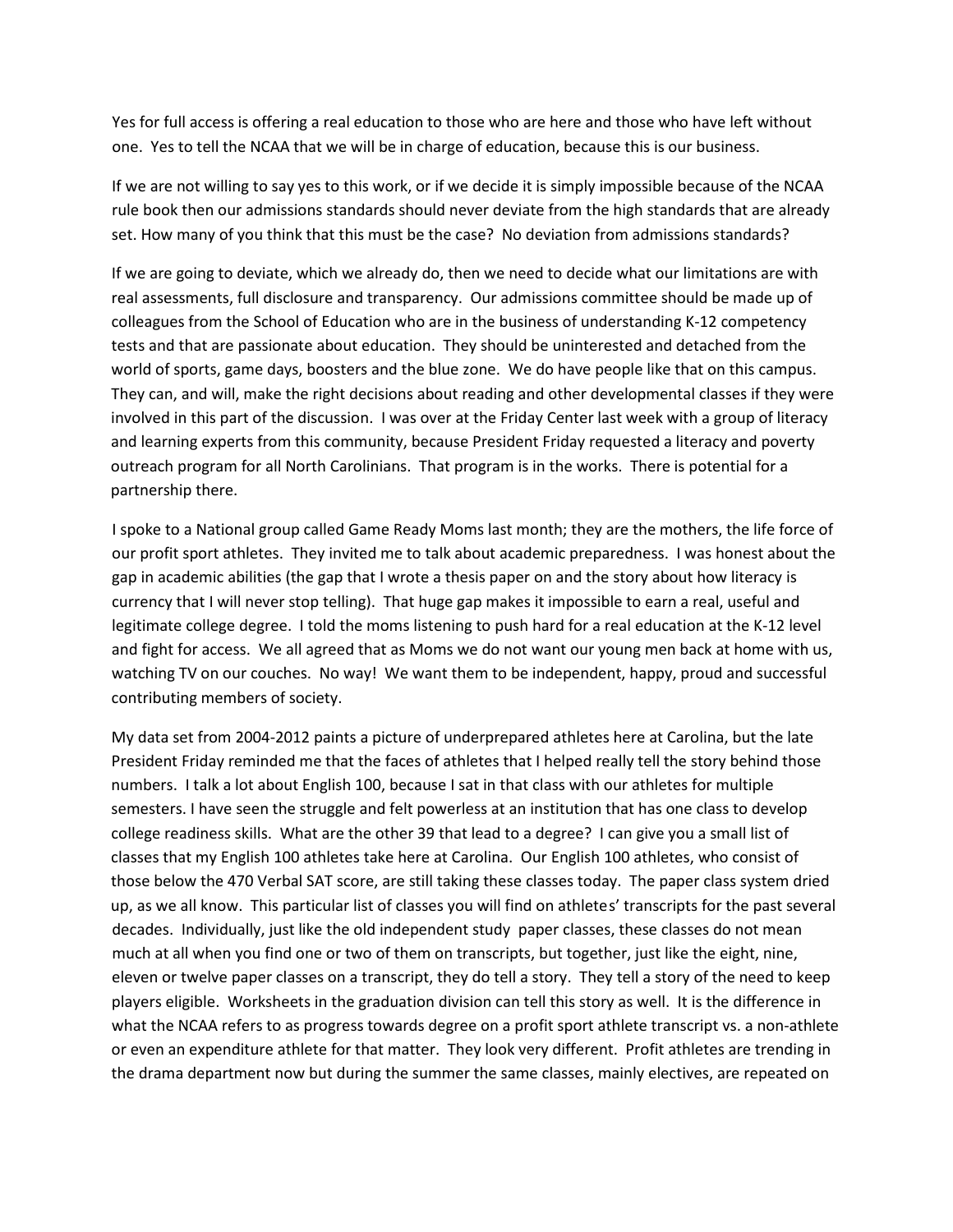these transcripts over and over. This makes it clear that eligibility should be the major or course of study noted at the top of the worksheet.

EDUC 441, PORT 270 & 275, INLS 200, EXSS 260, DRAMA 116, DRAMA 115, DRAMA 160, DRAMA 135, EDUC 130 (in the last semester?) RECR 430

What do these classes have in common? Nothing really, but they are the classes that athletic advisors and learning specialists have directed our profit athletes, as well as other athletes, towards for decades. In all these classes, good grades are common place and I am familiar with the reasons why good grades are common for many of these classes. Some reasons for this are extremely logical, but others are not so clear. Today, we justify our admissions standards by success in these classes and in the recent past, the paper class system. However, actual academic abilities and actual learning outcomes are not measured and certainly not measured the same way that athletic abilities are measured on the playing field, or hardwood court, making athletics the priority and degrees something kept on the backburner. This is indeed creating a lack of access.

No SAT or ACT, no reading score, not even graduation rates, which are anything but worthy of a claim that this system works, can tell the story. We need to ask, where are these athletes today? What are they doing? And here, I am not talking about the 1% that go professional or the middle to upper-middle class family supported athletes, which is the great majority of our 800. I'm talking about the profit sport athletes holding Carolina degrees. How do they stack up? I have found a few of my athletes, football players recently, and I can tell you that their stories are heart wrenching. Two that I have been talking with graduated with Carolina degrees and neither made it to the pros. One of them played in a semiprofessional league briefly but is now working for a window washing company, but previously was working the night shift at Target. The other is working a security job, a job that he said he could have gotten with a high school diploma. All workers and working people in our society are important. But, both these young men wanted to earn degrees in the field of their choice. One wanted to be an art teacher, the other wanted his own business. Once they were proud Tar Heels and part of our family and we had a chance to help them, but instead they helped us instead. Everett Glen of the National Sports Authority, previously a big time NFL agent and now a lawyer fighting for the rights of these young men, told me until we allow our athletes access and until we mentor them using people just like themselves, who look like them (which the overwhelming majority of us in this room do not), we are simply not telling the truth to ourselves, our athletes, our communities or our university systems.

We hear the term anecdotal evidence around here a lot. These claims can be refuted, because numbers can be used to tell a misleading story. In February, Malcolm Gladwell spoke at the University of Pennsylvania and he asked the question: How much evidence do we need? He was referring to concussions and football, but I ask how much evidence do we need to convince us that we have an academic issue on this campus with some of our admitted students? We have a national education crisis where 68% of our 8<sup>th</sup> graders are below proficiency in reading. The number here in NC is 66%, 200 years later and still such is the dearth. Low income students face even more academic challenges and the rate of children in poverty is rising. Frank Deford says that we don't like to look at ugly things, he told me on a phone call that administrators like yourselves from all over the country call (off the record,